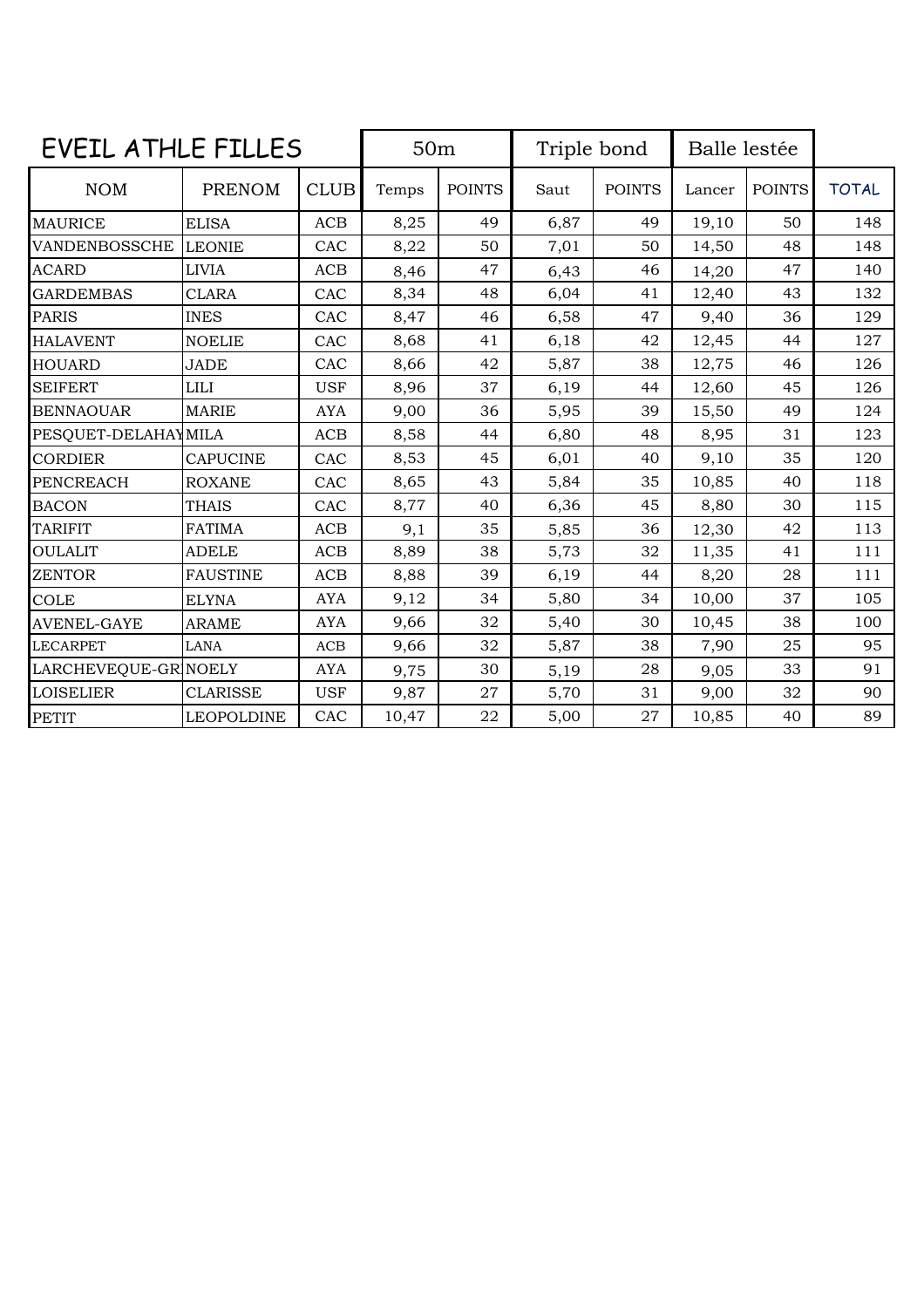| EVEIL ATHLE GARCONS    |                  |             | Balle lestée |               |       | 50 <sub>m</sub> | Triple bond |               |              |
|------------------------|------------------|-------------|--------------|---------------|-------|-----------------|-------------|---------------|--------------|
| <b>NOM</b>             | <b>PRENOM</b>    | <b>CLUB</b> | Lancer       | <b>POINTS</b> | Temps | <b>POINTS</b>   | Saut        | <b>POINTS</b> | <b>TOTAL</b> |
| LEFEVRE DARHUGO        |                  | ACB         | 20,20        | 48            | 8,30  | 49              | 6,70        | 49            | 146          |
| <b>PISSOT</b>          | <b>TIMEO</b>     | CAC         | 15,30        | 44            | 8,00  | 50              | 6,95        | 50            | 144          |
| <b>DENIS</b>           | <b>JOSH</b>      | <b>USF</b>  | 22,30        | 49            | 8,80  | 47              | 6,32        | 47            | 143          |
| <b>MALBET</b>          | <b>ENGUERAND</b> | <b>USF</b>  | 28,10        | 50            | 8,97  | 45              | 6,15        | 43            | 138          |
| <b>FROMENTIN</b>       | <b>AXEL</b>      | <b>AYA</b>  | 14,55        | 43            | 9,00  | 44              | 6,29        | 46            | 133          |
| <b>BAILLEUL</b>        | <b>SACHA</b>     | CAC         | 13,00        | 40            | 9,00  | 44              | 6,55        | 48            | 132          |
| <b>DHONDT</b>          | <b>JULIAN</b>    | ANA         | 13,65        | 42            | 8,50  | 48              | 5,94        | 40            | 130          |
| <b>BOUJBIR</b>         | <b>ISAC</b>      | <b>AYA</b>  | 17,50        | 47            | 9,41  | 39              | 6,15        | 43            | 129          |
| <b>PREVOST</b>         | <b>GABIN</b>     | <b>ANA</b>  | 15,75        | 45            | 9,30  | 41              | 5,94        | 40            | 126          |
| <b>RUQUOIS</b>         | <b>YLAN</b>      | <b>ANA</b>  | 12,30        | 38            | 8,90  | 46              | 5,98        | 41            | 125          |
| THIBAUDEAU ANATOLE     |                  | ACB         | 9,10         | 32            | 9,04  | 42              | 6,22        | 45            | 119          |
| <b>DEQUEVAUVI PAUL</b> |                  | <b>ANA</b>  | 15,80        | 46            | 10,00 | 34              | 5,92        | 38            | 118          |
| <b>GUIDON</b>          | <b>EDEN</b>      | ACB         | 10,20        | 35            | 9,97  | 35              | 6,20        | 44            | 114          |
| <b>PIVI</b>            | <b>NATHAN</b>    | ACB         | 13,25        | 41            | 9,40  | 40              | 5,60        | 33            | 114          |
| <b>SAVREUX</b>         | <b>BENJAMIN</b>  | <b>USF</b>  | 10,40        | 36            | 9,70  | 38              | 5,82        | 37            | 111          |
| <b>SOUDAIS</b>         | <b>ANGEL</b>     | <b>AYA</b>  | 12,60        | 39            | 9,70  | 38              | 4,15        | 28            | 105          |
| <b>BARABE</b>          | <b>MAEL</b>      | <b>AYA</b>  | 7,90         | 28            | 9,70  | 36              | 5,70        | 36            | 100          |
| <b>ROUET</b>           | <b>JULES</b>     | ACB         | 9,70         | 33            | 10,00 | 34              | 5,53        | 32            | 99           |
| <b>SISCA</b>           | <b>MALO</b>      | ACB         | 8,60         | 31            | 10,70 | 30              | 5,70        | 36            | 97           |
| <b>GUEVILLE</b>        | <b>RAPHAEL</b>   | CAC         | 11,90        | 37            | 11,37 | 29              | 4,98        | 30            | 96           |
| <b>BOUTRI</b>          | <b>ROBIN</b>     | <b>AYA</b>  | 9,90         | 34            | 10,57 | 31              | 4,47        | 29            | 94           |
| <b>LOEUILLET</b>       | <b>HUGO</b>      | ACB         | 7,75         | 27            | 10,20 | 32              | 5,63        | 34            | 93           |
| <b>LEROUX</b>          | <b>RAPHAEL</b>   | <b>ANA</b>  | 8,60         | 31            | 12,47 | 27              | 5,24        | 31            | 89           |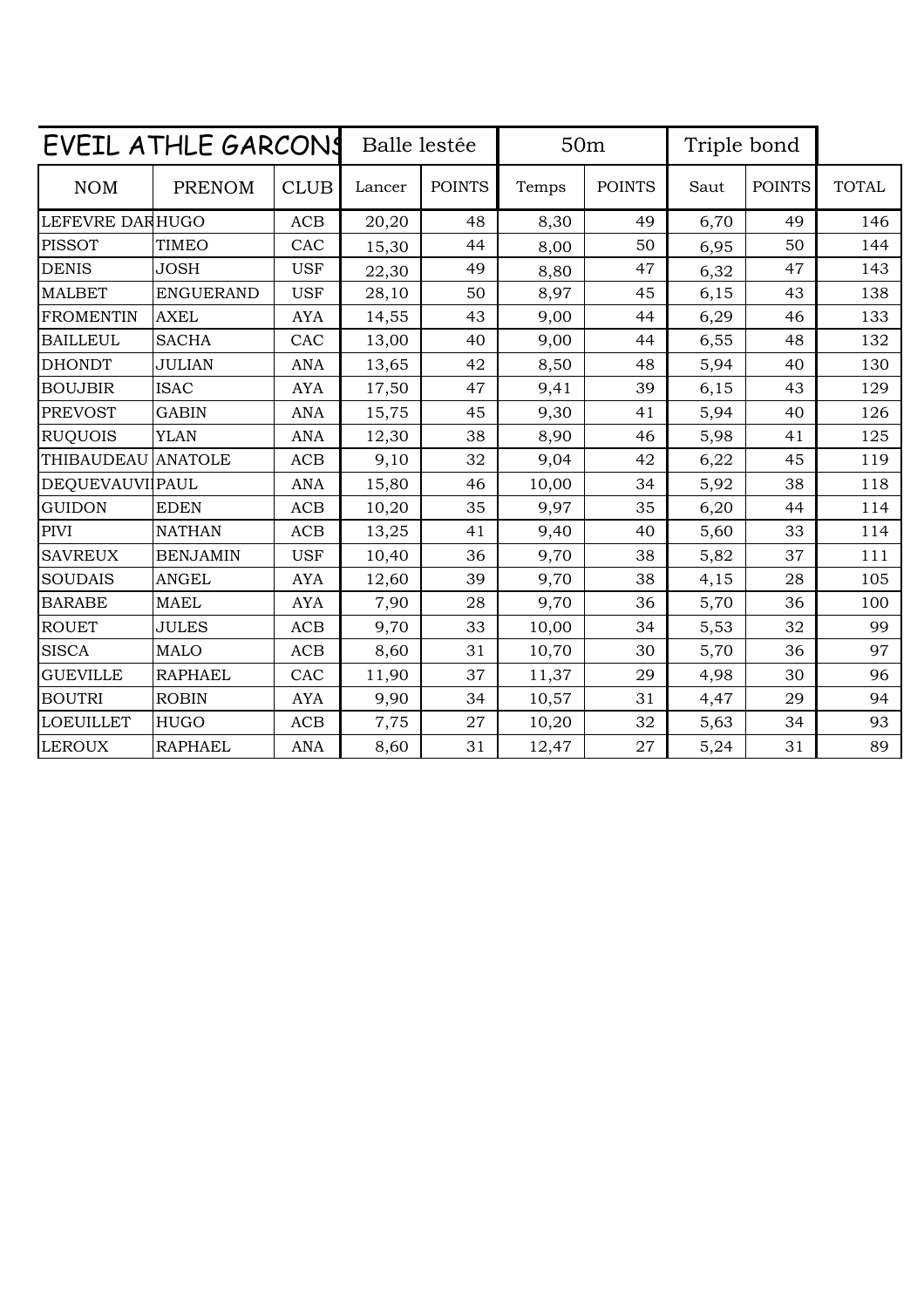| <b>POUSSINES</b> |                  |             | Hauteur |               |       | 50 <sub>m</sub> | Poids  |               |              |
|------------------|------------------|-------------|---------|---------------|-------|-----------------|--------|---------------|--------------|
| <b>NOM</b>       | <b>PRENOM</b>    | <b>CLUB</b> | Saut    | <b>POINTS</b> | Temps | <b>POINTS</b>   | Lancer | <b>POINTS</b> | <b>TOTAL</b> |
| LEQUERRER EMMA   |                  | <b>AYA</b>  | 1,20    | 50            | 8,00  | 50              | 5,93   | 47            | 147          |
| <b>PREVOST</b>   | <b>CLOTHILDE</b> | <b>ANA</b>  | 1,00    | 49            | 8,10  | 49              | 6,20   | 48            | 146          |
| <b>LEFEBVRE</b>  | <b>JULINE</b>    | <b>ANA</b>  | 1,00    | 49            | 8,37  | 46              | 6,75   | 50            | 145          |
| <b>MARGOLLE</b>  | <b>LILI</b>      | <b>ANA</b>  | 1,00    | 46            | 8,32  | 47              | 6,50   | 49            | 142          |
| <b>CLEMENT</b>   | <b>BERENICE</b>  | CAC         | 0,95    | 45            | 8,10  | 49              | 5,67   | 46            | 140          |
| <b>CARBALLO</b>  | <b>MARGAUX</b>   | CAC         | 0,95    | 45            | 8,60  | 44              | 5,67   | 46            | 135          |
| <b>SAVREUX</b>   | <b>EMMA</b>      | <b>USF</b>  | 1,00    | 49            | 9,10  | 37              | 5,08   | 42            | 128          |
| <b>FROMENTIN</b> | <b>MELINE</b>    | <b>AYA</b>  | 0,95    | 45            | 8,75  | 42              | 4,65   | 40            | 127          |
| <b>LELIEVRE</b>  | <b>HONORINE</b>  | CAC         | 0,80    | 37            | 8,50  | 45              | 5,27   | 44            | 126          |
| <b>LAMOURET</b>  | <b>CLARA</b>     | <b>ANA</b>  | 0,90    | 42            | 9,10  | 37              | 5,13   | 43            | 122          |
| <b>HEBERT</b>    | <b>JULIETTE</b>  | ACB         | 0,85    | 40            | 8,94  | 40              | 4,63   | 39            | 119          |
| <b>MOZIN</b>     | <b>LOLA</b>      | ANA         | 0,80    | 37            | 8,70  | 43              | 4,61   | 38            | 118          |
| <b>SOUDAIS</b>   | <b>ANABELLE</b>  | <b>AYA</b>  | 0,90    | 42            | 9,03  | 38              | 4,42   | 37            | 117          |
| <b>VARIN</b>     | <b>CHARLOTTE</b> | ACB         | 0,85    | 40            | 8,90  | 41              | 4,34   | 36            | 117          |
| <b>GAUTIER</b>   | <b>JULIA</b>     | <b>USF</b>  | 0,85    | 38            | 9,10  | 37              | 4,94   | 41            | 116          |
| <b>DUSAULS</b>   | <b>MARGAUX</b>   | ACB         |         |               | 9,00  | 39              | 4,26   | 35            | 74           |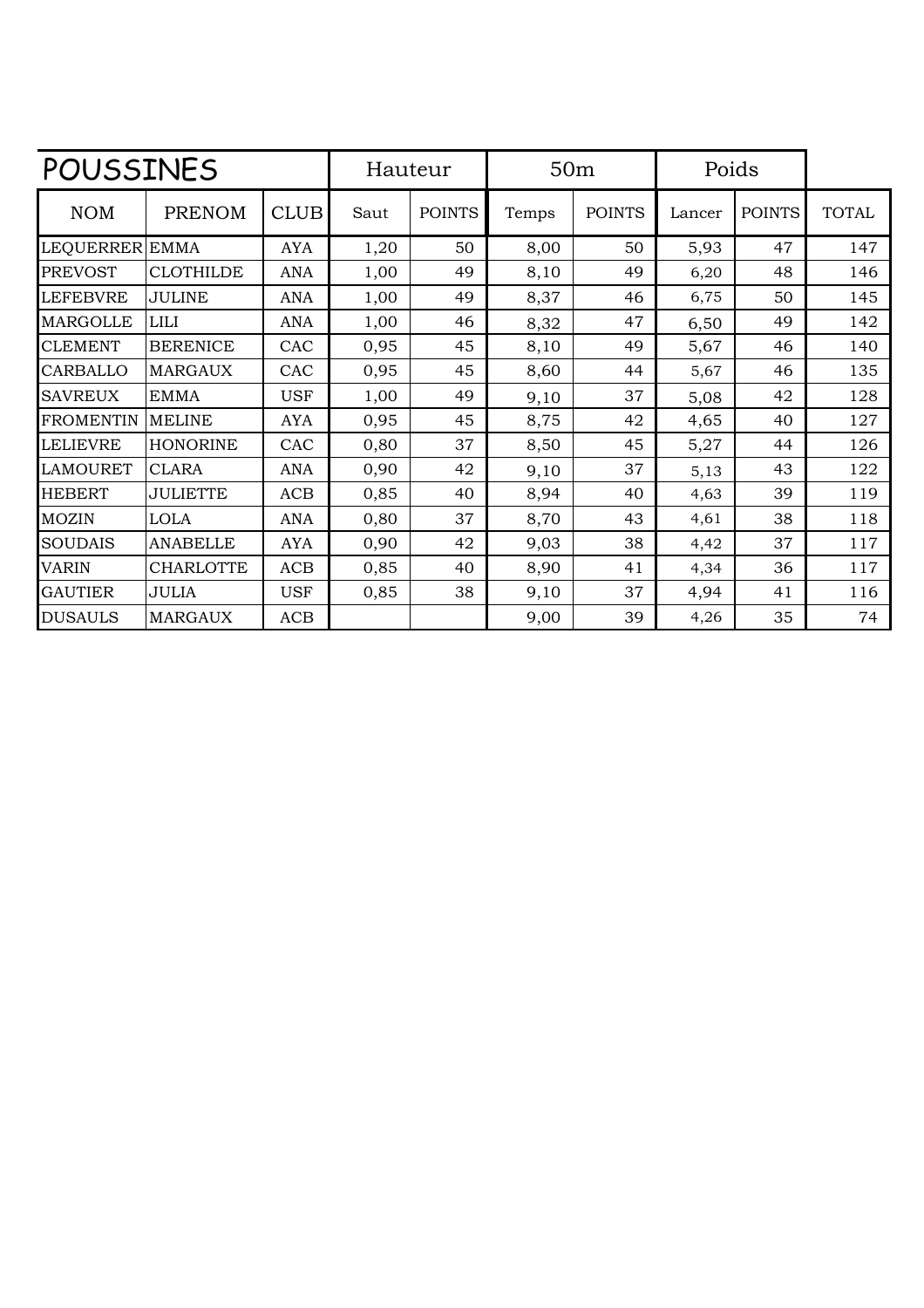| <b>POUSSINS</b>      |                  |             | Poids  |               |       | 50 <sub>m</sub> | Hauteur |                |                  |
|----------------------|------------------|-------------|--------|---------------|-------|-----------------|---------|----------------|------------------|
| <b>NOM</b>           | PRENOM           | <b>CLUB</b> | Lancer | <b>POINTS</b> | Temps | <b>POINTS</b>   | Saut    | <b>POINTS</b>  | <b>TOTAL</b>     |
| <b>LEFEBVRE</b>      | <b>ELLIOT</b>    | <b>USF</b>  | 8,04   | 50            | 7,90  | 49              | 1,20    | 50             | 149              |
| <b>SISCA</b>         | <b>GABRIEL</b>   | ACB         | 5,83   | 44            | 8,20  | 45              | 1,20    | 50             | 139              |
| <b>NARCISSE</b>      | <b>KEMO</b>      | ANA         | 6,33   | 47            | 8,00  | 47              | 1,10    | 48             | 142              |
| <b>SEIFERT</b>       | <b>CHARLEE</b>   | <b>USF</b>  | 5,55   | 43            | 7,40  | 50              | 1,05    | 47             | 140              |
| <b>DEMEY LEBLOND</b> | <b>GABRIEL</b>   | <b>USF</b>  | 6,90   | 49            | 7,90  | 49              | 1,05    | 47             | 145              |
| <b>DOUCHIN</b>       | <b>GAEL</b>      | ACB         | 6,42   | 48            | 8,20  | 45              | 1,05    | 47             | 140              |
| <b>LEFEBVRE</b>      | <b>ETHAN</b>     | ANA         | 4,60   | 36            | 8,70  | 35              | 1,05    | 47             | 118              |
| <b>SHAWN</b>         | <b>DENIS</b>     | <b>USF</b>  | 6,03   | 46            | 10,20 | 30              | 1,05    | 47             | 123              |
| <b>BOUTEILLER</b>    | <b>THOMAS</b>    | CAC         | 4,58   | 35            | 8,50  | 39              | 1,00    | 42             | 116              |
| <b>FRERET</b>        | <b>TIMON</b>     | ACB         | 5,46   | 41            | 8,30  | 42              | 0,95    | 41             | 124              |
| <b>BLOSSEVILLE</b>   | <b>JULES</b>     | CAC         | 4,69   | 37            | 8,40  | 40              | 0,95    | 41             | 118              |
| <b>ROINNARD</b>      | <b>SACHA</b>     | <b>ANA</b>  | 6,02   | 45            | 9,20  | 33              | 0,95    | 41             | 119              |
| <b>HALLATTE</b>      | <b>AUGUSTIN</b>  | ACB         | 4,34   | 33            | 8,30  | 42              | 0,90    | 38             | 113              |
| <b>PROUST</b>        | <b>ARTHUR</b>    | CAC         | 5,35   | 40            | 8,50  | 39              | 0,90    | 38             | 117              |
| <b>BARABE</b>        | <b>NOAH</b>      | <b>AYA</b>  | 5,14   | 39            | 8,00  | 47              | 0,85    | 36             | 122              |
| <b>RENAUX</b>        | <b>NATHAN</b>    | ACB         | 4,13   | 31            | 8,50  | 39              | 0,85    | 36             | 106              |
| <b>COTE</b>          | <b>MATHYS</b>    | <b>AYA</b>  | 3,17   | 30            | 9,30  | 32              | 0,85    | 36             | 98               |
| <b>HENIN</b>         | <b>LEANDRE</b>   | <b>USF</b>  | 5,53   | 42            | 8,20  | 43              | 0,80    | 33             | 118              |
| <b>CANAC</b>         | <b>TIMOTHEE</b>  | <b>ANA</b>  | 4,34   | 33            | 9,30  | 32              | 0,80    | 33             | 98               |
| <b>AVENEL</b>        | LOUIS            | CAC         | 4,46   | 34            | 9,00  | 34              | 0,75    | 31             | 99               |
| <b>VERNIER</b>       | <b>THEOPHILE</b> | <b>USF</b>  | 4,88   | 38            | 8,50  | 39              |         | $\overline{0}$ | 77               |
| <b>DO PEDRO</b>      | <b>ARTHUR</b>    | ACB         |        |               |       |                 |         |                | $\overline{0}$   |
| <b>MAHOUT ORANGE</b> | <b>BASTIEN</b>   | ACB         |        |               |       |                 |         |                | $\boldsymbol{0}$ |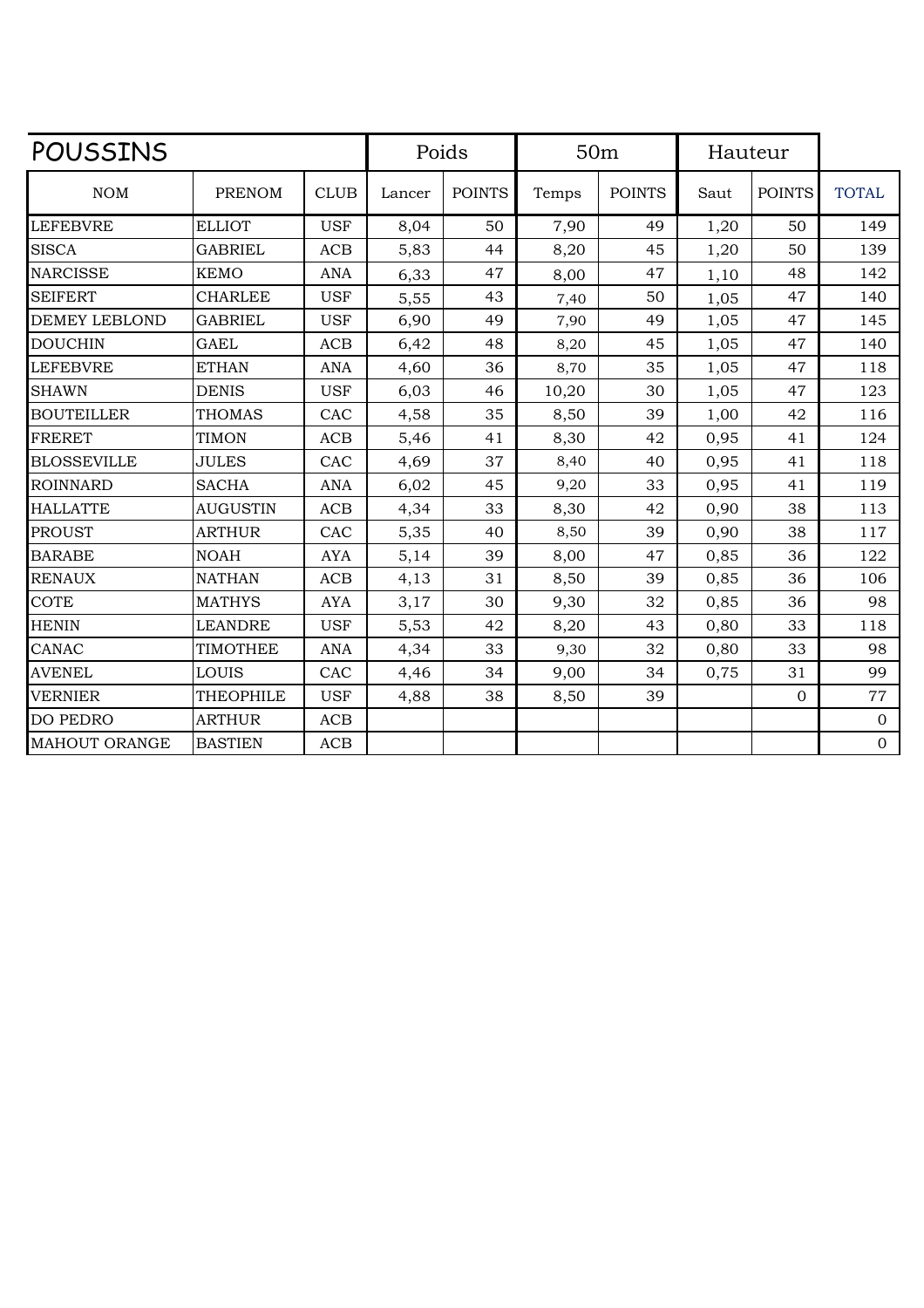| <b>BENJAMINES</b>   |                   |             | Hauteur |               | Javelot |               | 50 <sub>m</sub> haies |               |              |
|---------------------|-------------------|-------------|---------|---------------|---------|---------------|-----------------------|---------------|--------------|
| <b>NOM</b>          | <b>PRENOM</b>     | <b>CLUB</b> | Saut    | <b>POINTS</b> | Lancer  | <b>POINTS</b> | Temps                 | <b>POINTS</b> | <b>TOTAL</b> |
| <b>GABORIAU</b>     | <b>PERRINE</b>    | ACB         | 1,20    | 50            | 19,16   | 49            | 8,70                  | 50            | 149          |
| <b>DELVAL</b>       | <b>LEANE</b>      | <b>AYA</b>  | 1,20    | 50            | 20,11   | 50            | 10,50                 | 46            | 146          |
| <b>HEBERT</b>       | <b>MARGAUX</b>    | ACB         | 1,15    | 47            | 15,76   | 48            | 9,10                  | 49            | 144          |
| LEDOUX-LOARERLOUANE |                   | ACB         | 1,20    | 50            | 11,00   | 46            | 9,90                  | 48            | 144          |
| <b>HOUARD</b>       | <b>TYLIA</b>      | <b>CAC</b>  | 1,05    | 44            | 13,25   | 47            | 11,00                 | 45            | 136          |
| <b>LECLERC</b>      | <b>FAUSTINE</b>   | CAC         | 1,10    | 46            | 10,95   | 45            | 11,10                 | 45            | 136          |
| <b>GACHET</b>       | <b>NOEMIE</b>     | ACB         | 1,05    | 44            | 9,06    | 44            | 10,30                 | 47            | 135          |
| LAQUERRIERE         | <b>JULIE</b>      | <b>AYA</b>  | 1,10    | 46            | 8,77    | 43            | 12,40                 | 41            | 130          |
| <b>VIMBERT</b>      | <b>LISA-MARIE</b> | CAC         | 0,90    | 41            | 8,02    | 42            | 11,50                 | 43            | 126          |
| <b>THOMAS</b>       | <b>LISE</b>       | CAC         | 1,00    | 42            | 7,16    | 41            | 11,70                 | 42            | 125          |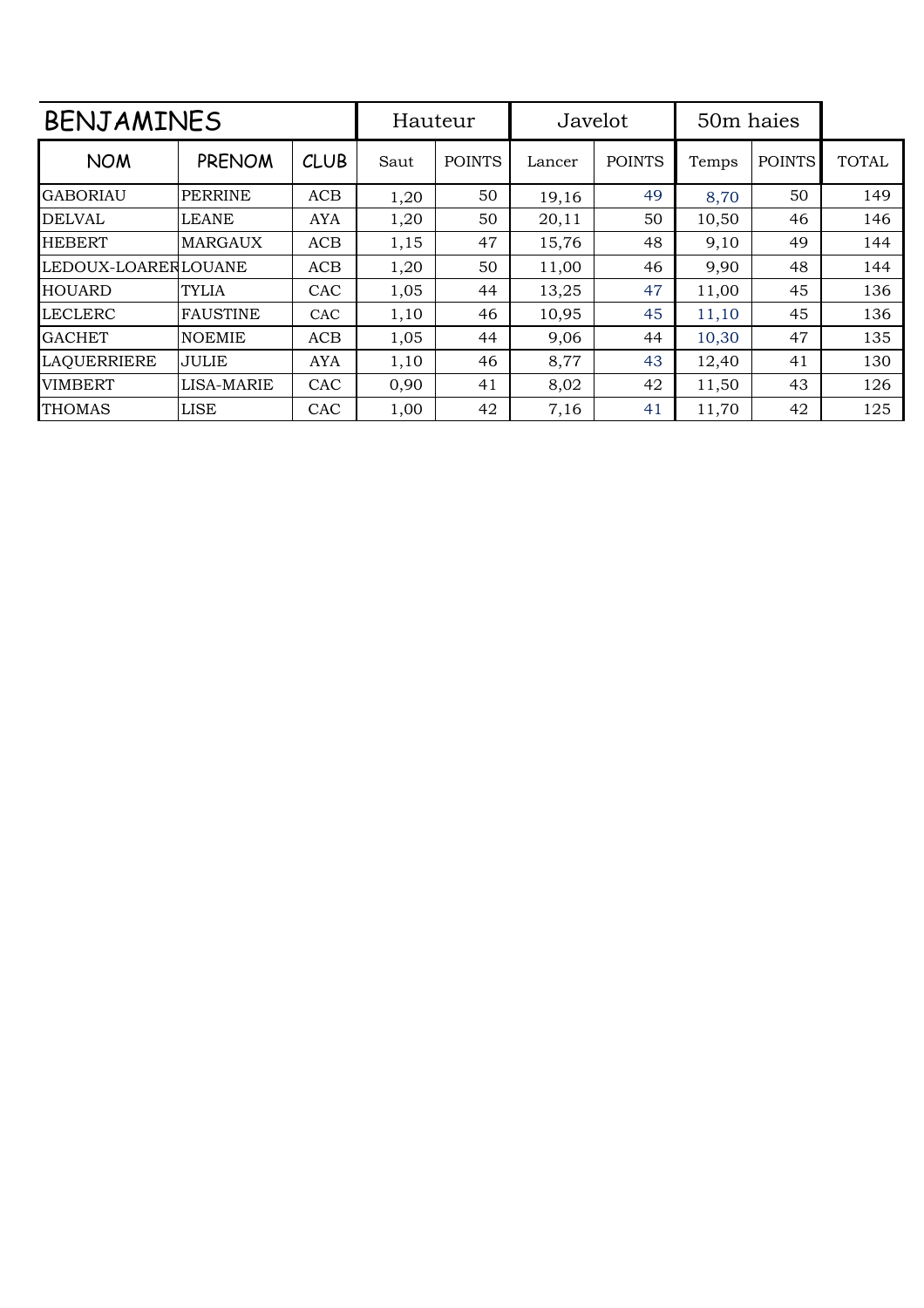| <b>BENJAMINS</b> |                 |             | 50 <sub>m</sub> haies |               | Hauteur |               | Disque |               |              |
|------------------|-----------------|-------------|-----------------------|---------------|---------|---------------|--------|---------------|--------------|
| <b>NOM</b>       | PRENOM          | <b>CLUB</b> | Temps                 | <b>POINTS</b> | Saut    | <b>POINTS</b> | Lancer | <b>POINTS</b> | <b>TOTAL</b> |
| <b>GREBOVAL</b>  | <b>NOLA</b>     | <b>ACB</b>  | 9,40                  | 50            | 1,25    | 50            | 12,77  | 49            | 149          |
| <b>GONSALVES</b> | <b>ANTHONIE</b> | ACB         | 10,50                 | 45            | 1,15    | 49            | 12,62  | 48            | 142          |
| <b>HENIN</b>     | <b>ARTHUR</b>   | <b>USF</b>  | 9,80                  | 49            | 1,00    | 43            | 12,22  | 47            | 139          |
| <b>CREVET</b>    | <b>CLEMENT</b>  | ACB         | 10,20                 | 47            | 1,15    | 49            | 9,91   | 41            | 137          |
| <b>GUILLERME</b> | <b>ALBAN</b>    | ACB         | 10,10                 | 48            | 1,15    | 49            | 9,63   | 40            | 137          |
| <b>DUVAL</b>     | <b>ANTONIN</b>  | ANA         | 12,10                 | 41            | 1,10    | 45            | 16,84  | 50            | 136          |
| <b>LEGRAND</b>   | <b>NATHAN</b>   | <b>ANA</b>  | 10,90                 | 44            | 1,15    | 49            | 10,73  | 43            | 136          |
| JUNG             | <b>GABRYEL</b>  | CAC         | 11,30                 | 43            | 1,05    | 44            | 11,24  | 45            | 132          |
| <b>SAVREUX</b>   | <b>MATHIS</b>   | <b>USF</b>  | 11,70                 | 42            | 1,00    | 43            | 11,06  | 44            | 129          |
| <b>THERY</b>     | <b>MARIUS</b>   | CAC         | 10,20                 | 47            |         | $\Omega$      | 11,95  | 46            | 93           |